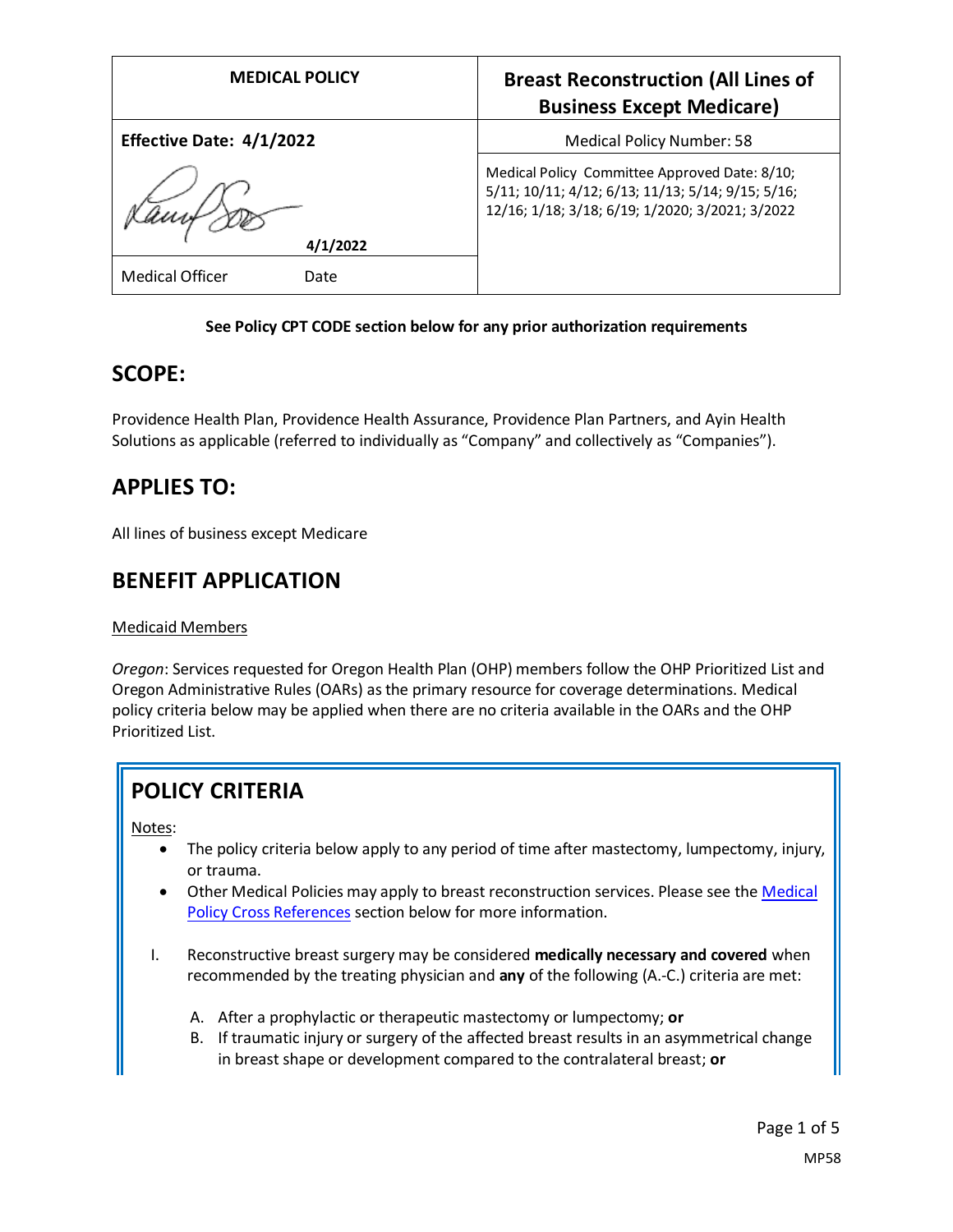- C. To correct a congenital or developmental abnormality, which is known to affect normal breast growth. Examples of abnormalities may include, but are not limited to: Poland syndrome, absence, hypoplasia, unilateral hypertrophy/macromastia, or malformation of the pectoralis muscles, upper coastal cartilage, or breast.
- II. In patients who have a condition noted in criteria I.A-C. above, reconstructive breast surgery of the unaffected, contralateral breast may be considered **medically necessary and covered** to achieve symmetry when recommended by the treating physician.
- III. Skin substitutes approved for breast reconstruction may be considered **medically necessary** when criteria I. or II. above are met.
- IV. Breast surgery is considered cosmetic when used strictly to reshape the breasts to improve appearance in the absence of a medically necessary indication. Therefore, breast reconstruction surgery is considered **cosmetic and not covered** if the patient does not meet any of criteria I.A. – I.C. above.

# **CPT CODES**

| <b>All Lines of Business Except Medicare</b> |                                                                                                                                                                                                                                               |
|----------------------------------------------|-----------------------------------------------------------------------------------------------------------------------------------------------------------------------------------------------------------------------------------------------|
| <b>Prior Authorization Required</b>          |                                                                                                                                                                                                                                               |
| 11920                                        | Tattooing, intradermal introduction of insoluble opaque pigments to correct color<br>defects of skin, including micropigmentation; 6.0 sq cm or less                                                                                          |
| 11921                                        | Tattooing, intradermal introduction of insoluble opaque pigments to correct color<br>defects of skin, including micropigmentation; 6.1 to 20.0 sq cm                                                                                          |
| 11922                                        | Tattooing, intradermal introduction of insoluble opaque pigments to correct color<br>defects of skin, including micropigmentation; each additional 20.0 sq cm, or part thereof<br>(List separately in addition to code for primary procedure) |
| 19316                                        | Mastopexy                                                                                                                                                                                                                                     |
| 19318                                        | <b>Breast reduction</b>                                                                                                                                                                                                                       |
| 19324                                        | <b>TERMED 12/31/2020</b>                                                                                                                                                                                                                      |
|                                              | Mammaplasty, augmentation; without prosthetic implant                                                                                                                                                                                         |
| 19325                                        | Breast augmentation with implant                                                                                                                                                                                                              |
| 19328                                        | Removal of intact implant                                                                                                                                                                                                                     |
| 19330                                        | Removal of ruptured breast implant, including implant contents (eg, saline, silicone gel)                                                                                                                                                     |
| 19340                                        | Insertion of breast implant on same day of mastectomy (ie, immediate)                                                                                                                                                                         |
| 19342                                        | Insertion or replacement of breast implant on separate day from mastectomy                                                                                                                                                                    |
| 19350                                        | Nipple/areola reconstruction                                                                                                                                                                                                                  |
| 19355                                        | Correction of inverted nipples                                                                                                                                                                                                                |
| 19357                                        | Breast reconstruction, immediate or delayed, with tissue expander, including<br>subsequent expansion                                                                                                                                          |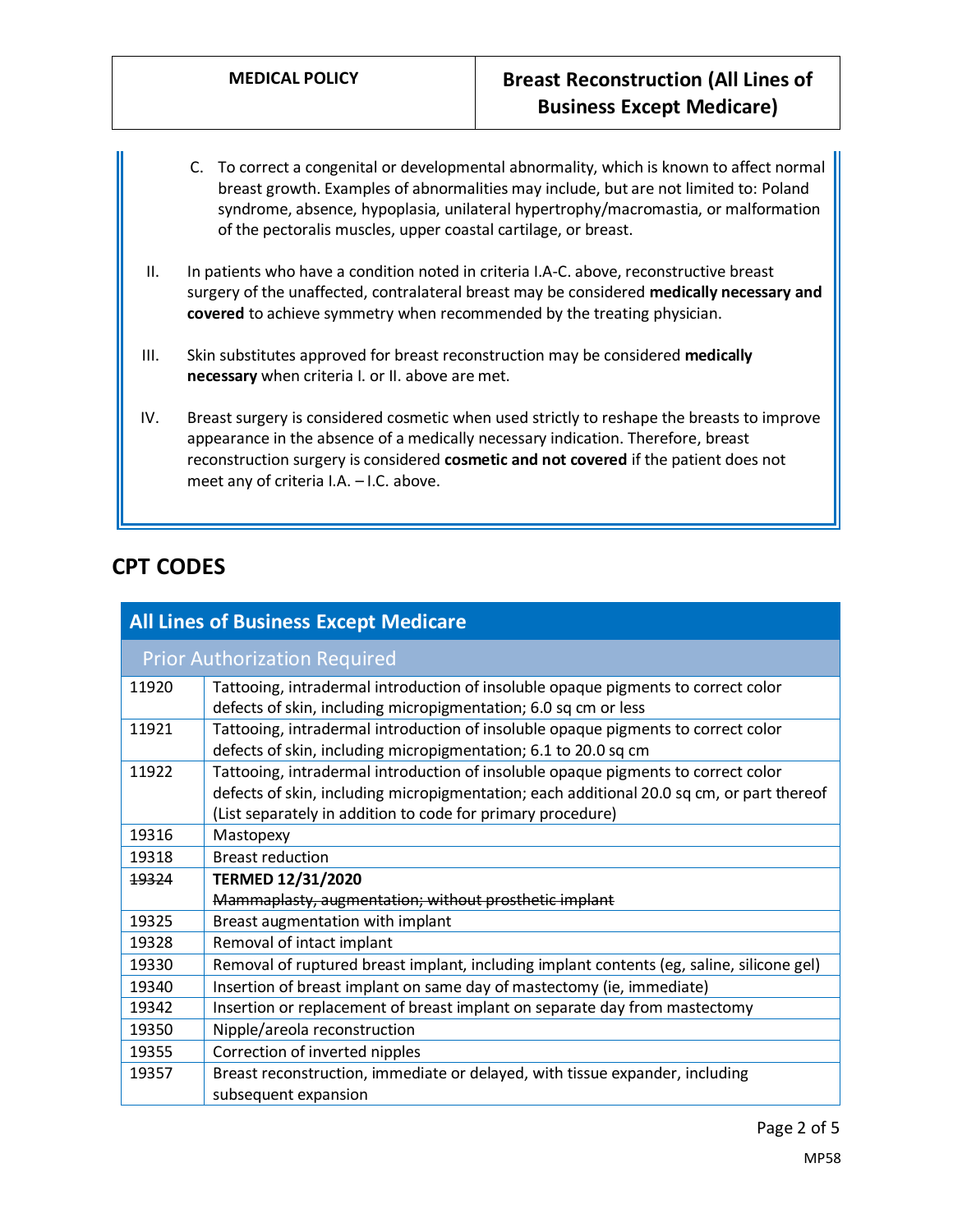# **MEDICAL POLICY Breast Reconstruction (All Lines of Business Except Medicare)**

| 19361                           | Breast reconstruction with latissimus dorsi flap, without prosthetic implant     |
|---------------------------------|----------------------------------------------------------------------------------|
| 19364                           | Breast reconstruction with free flap                                             |
| <del>19366</del>                | <b>TERMED 12/31/2020</b>                                                         |
|                                 | Breast reconstruction with other technique                                       |
| 19367                           | Breast reconstruction with transverse rectus abdominis myocutaneous flap (TRAM), |
|                                 | single pedicle, including closure of donor site                                  |
| 19368                           | Breast reconstruction with transverse rectus abdominis myocutaneous flap (TRAM), |
|                                 | single pedicle, including closure of donor site; with microvascular anastomosis  |
|                                 | (supercharging)                                                                  |
| 19369                           | Breast reconstruction with transverse rectus abdominis myocutaneous flap (TRAM), |
|                                 | double pedicle, including closure of donor site                                  |
| 19370                           | Open periprosthetic capsulotomy, breast                                          |
| 19371                           | Periprosthetic capsulectomy, breast                                              |
| 19380                           | Revision of reconstructed breast                                                 |
| 19396                           | Preparation of moulage for custom breast implant                                 |
| No Prior Authorization Required |                                                                                  |
| 11970                           | Replacement of tissue expander with permanent prosthesis                         |
| 11971                           | Removal of tissue expander(s) without insertion of prosthesis                    |
|                                 |                                                                                  |

# **DESCRIPTION**

Breast reconstruction after mastectomy is covered for both the abnormal breast (flap reconstruction or prosthesis) and the normal breast (reduction for symmetry).

Occasionally a lumpectomy (partial mastectomy) necessitates a wide resection and results in deformity of the affected breast. Surgical procedures to correct the defect and to achieve symmetry may be covered.

The medical necessity criteria within this policy are primarily based on the Women's Health and Cancer Rights Act (WHCRA) of 1998. The WHCRA requires all insurance carriers that cover mastectomies to also cover the following in consultation with the attending physician and patient: $1$ 

"All stages of reconstruction of the breast on which the mastectomy was performed, surgery and reconstruction of the other breast to produce a symmetrical appearance, prostheses and treatment of physical complications of the mastectomy, including lymphedema."<sup>2</sup>

The WHCRA law is not limited to cancer patients or women and applies to anyone who has had a mastectomy.

### **REVIEW OF EVIDENCE**

This policy is primarily based on the Women's Health and Cancer Rights Act (WHCRA) of 1998. Therefore, an evidence review was not performed.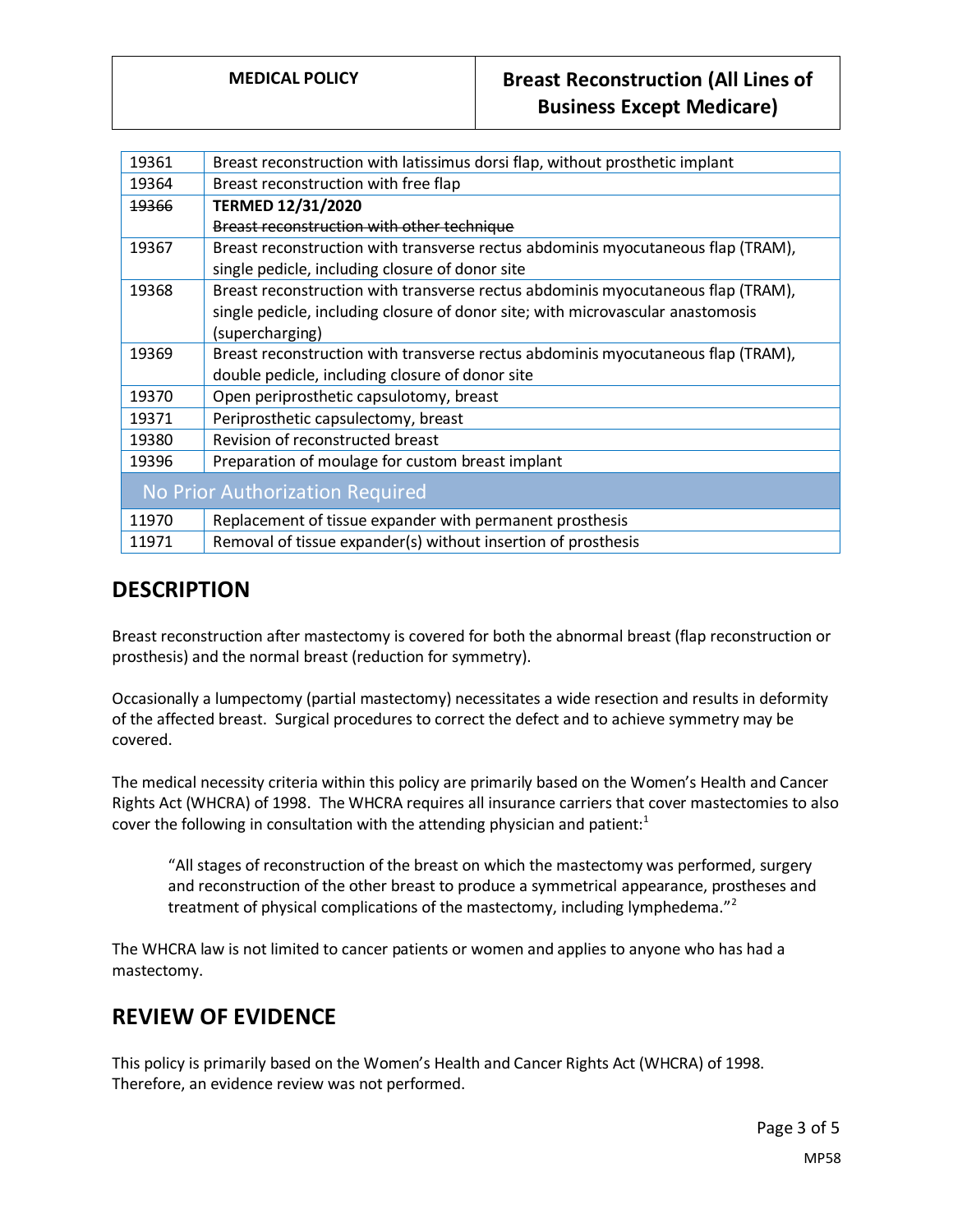## **CLINICAL PRACTICE GUIDELINES**

#### National Comprehensive Cancer Network (NCCN)

In 2022, the NCCN published guidelines for the treatment of breast cancer (Version 2.2022), as part of which investigators addressed the principles of breast reconstruction following surgery.<sup>3</sup> The guideline stated that:

"Breast reconstruction may be an option for any woman receiving surgical treatment for breast cancer. All women undergoing breast cancer treatment should be educated about breast reconstructive options as adapted to their individual clinical situation. However, breast reconstruction should not interfere with the appropriate surgical management of the cancer or the scope of appropriate surgical treatment for this disease…

Surgical options for breast reconstruction following mastectomy include:

- Procedures that incorporate breast implants (ie, tissue expander placement followed by implant placement, immediate implant placement)
- Procedures that incorporate autologous tissue transplantation (ie, pedicled TRAM flap, fat grafting, various microsurgical flaps from the abdomen, back, buttocks, and thigh)
- Procedures that incorporate both breast implants and autologous tissue transplantation (eg, latissimus dorsi flaps)."<sup>3</sup>

### **INSTRUCTIONS FOR USE**

Company Medical Policies serve as guidance for the administration of plan benefits. Medical policies do not constitute medical advice nor a guarantee of coverage. Company Medical Policies are reviewed annually and are based upon published, peer-reviewed scientific evidence and evidence-based clinical practice guidelines that are available as of the last policy update. The Companies reserve the right to determine the application of Medical Policies and make revisions to Medical Policies at any time. Providers will be given at least 60-days' notice of policy changes that are restrictive in nature.

The scope and availability of all plan benefits are determined in accordance with the applicable coverage agreement. Any conflict or variance between the terms of the coverage agreement and Company Medical Policy will be resolved in favor of the coverage agreement.

# **REGULATORY STATUS**

#### Mental Health Parity Statement

Coverage decisions are made on the basis of individualized determinations of medical necessity and the experimental or investigational character of the treatment in the individual case. In cases where medical necessity is not established by policy for specific treatment modalities, evidence not previously considered regarding the efficacy of the modality that is presented shall be given consideration to determine if the policy represents current standards of care.